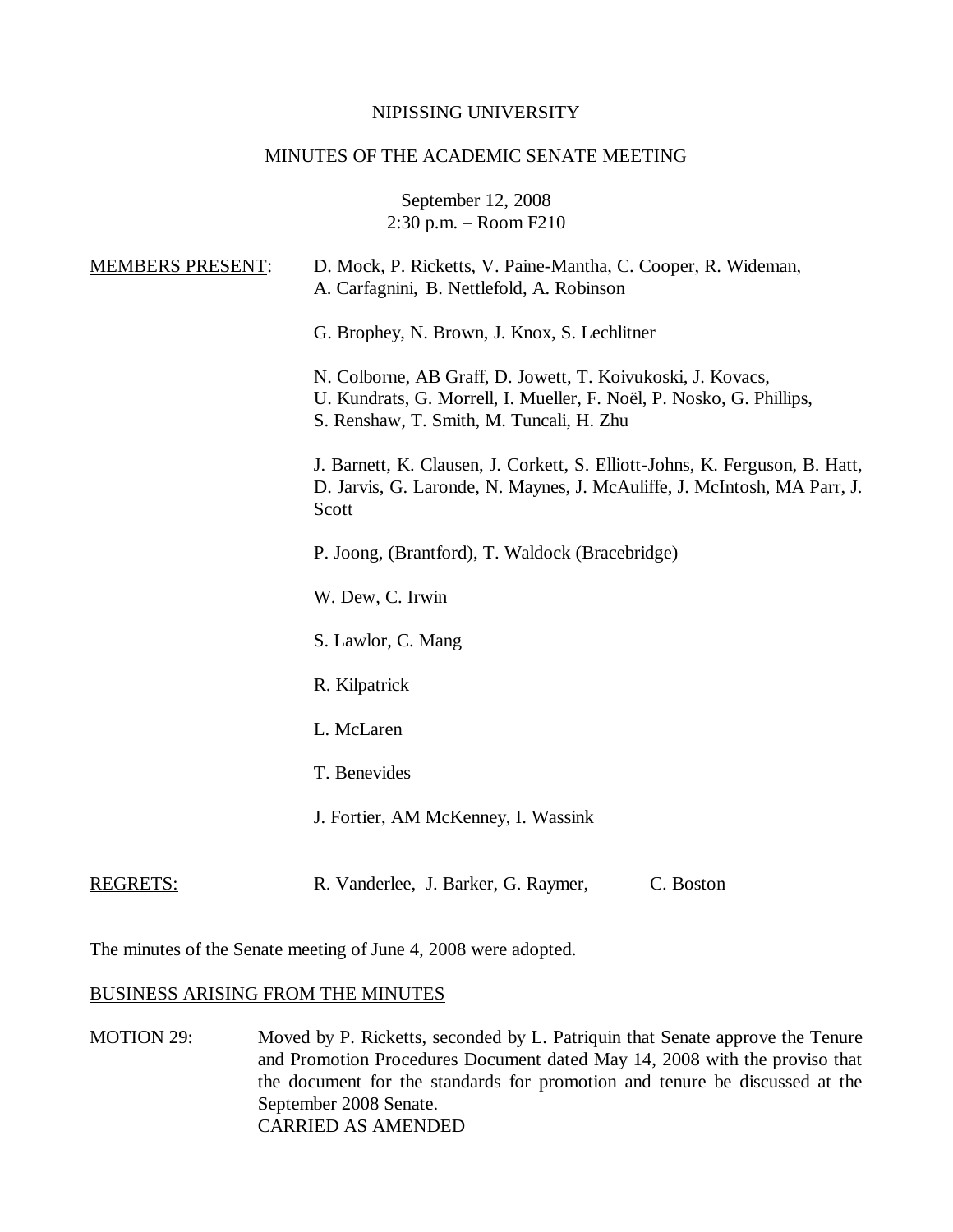Senator Rickets commented on this motion and it was followed by discussion and questions from the floor. No new motions resulted.

## ANNOUNCEMENTS

The Senate Speaker noted the historic occasion of this first meeting of a representative Senate and requested that Senators introduce themselves and indicate what faculty they were associated with. Senator Jowett added that there will be some bumps with the implementation of the new bylaws and indicated that once committees were formed and chairs elected, committee members will be canvassed to ascertain if there are any issues with implementation. A package of bylaw amendments will be introduced by the end of the year.

President Mock also welcomed everyone to the first Senate meeting as a representative Senate. He commented on the timetabling issues that occurred for this academic year and indicated that there was a group already addressing these problems.

President Mock thanked the many people who provide a welcoming environment to Nipissing University, especially at the NSO sessions this past July. This has resulted in a 6% increase in first year students. Our conversion rate of applicants to registrants increased by 2%. He reminded Senators that this institution is competing with 18 other provincial universities so these numbers are impressive.

The Ministry of Training, College and Universities has lost its Deputy Minister, Dr. Philip Steenkamp, to British Columbia. As a result, the President indicated that the Ontario university system has lost a key advocate in the provincial cabinet.

The MTCU Minister, John Milloy, spoke at the COU Executive Heads meeting earlier today and advised members that the economy is down and as a result, institutions may not get the usual end-ofyear funding. President Mock reminded Senate that over half of the Ontario universities have had cuts this past year.

The President indicated to Senate that the strategic plan update that was presented to the Board of Governors in June is on the Senate website. He was pleased to report that there are 127 initiatives that have been undertaken as a direct result of the plan and encouraged Senators to review them. He added that there will be initial discussions about the next strategic plan in the next six months.

The President reminded Senators that the Honorary Degrees Subcommittee is taking nominations until the end of the month.

The Vice President Academic and Research was pleased to report that Dr. Dean Bavington, Nipissing's first Canada Research Chair was appointed this past summer. As well, Dr. Jeff Dech has been appointed as the Forest Bioproducts Research Chair, an initiative funded through both the federal and provincial governments and industrial sources. Applications are currently being reviewed for a second CRC that will be submitted later this year.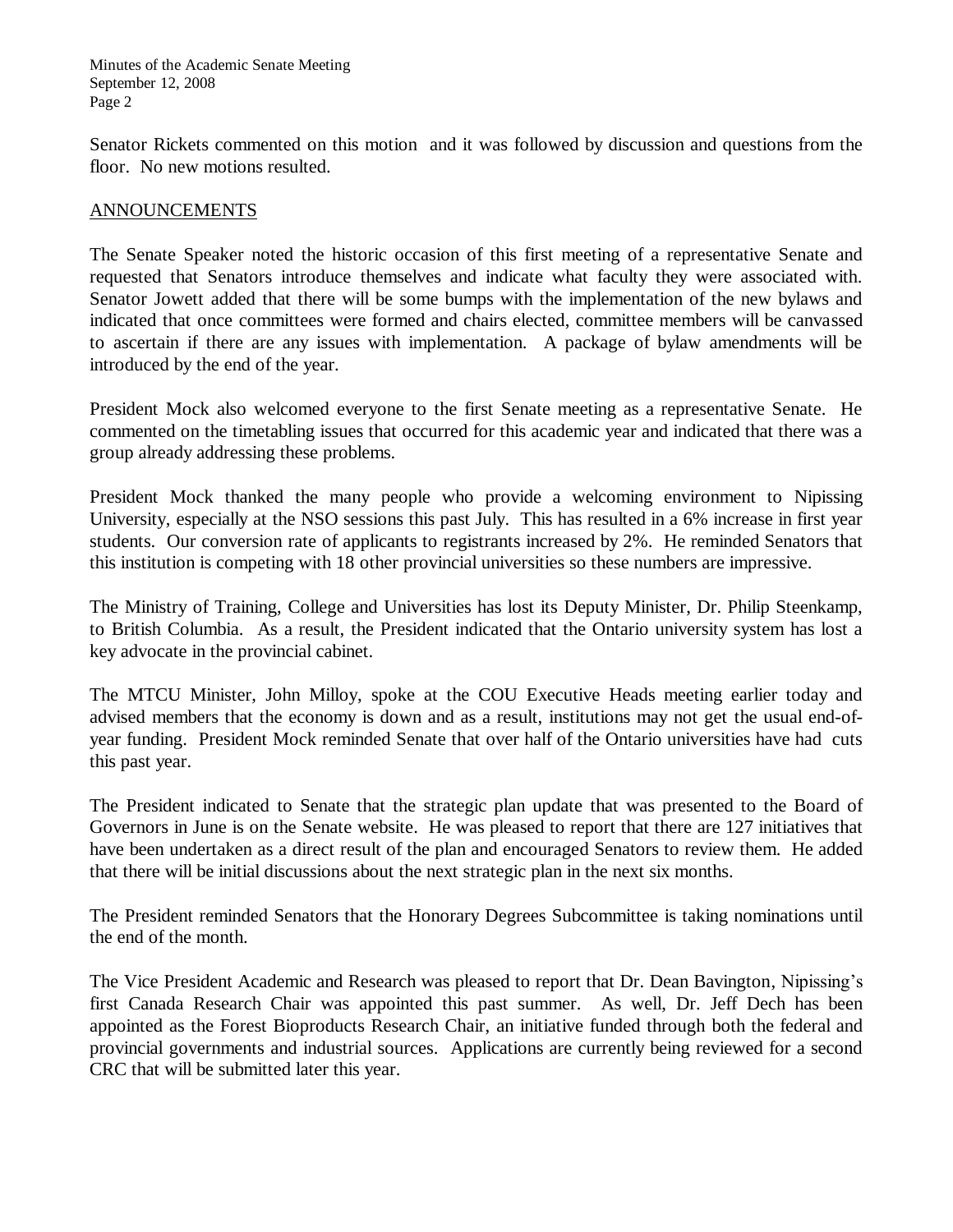Senator Ricketts also introduced the new Dean of Arts and Science, Dr. Craig Cooper, and Dr. Rick Vanderlee, the inaugural Dean of Applied and Professional Studies. Michèle Parent, the new Director of Nursing was also introduced to Senators.

Since the Nipissing University Academic plan has been approved at the June Senate meeting, preparations will begin shortly regarding its implementation. Over the next few weeks, the Deans and Academic Administrators will be speaking to faculty about the plan's implementation, primarily through the development of four-year rolling plans.

Senator Ricketts was also pleased to add that the university welcomes eight new full-time and one parttime Master of Arts students in History.

The Vice-President Finance and Administration distributed an outline of construction projects for the upcoming academic year. Senator Paine-Mantha was pleased to report that the Muskoka campus is up and running. Staff will be trained in utilizing the new technology that will allow faculty and students to take advantage of the latest technology in electronic course delivery and streaming video. At the Brantford campus, the renovations are complete. There have been some issue with IT and the phone system, but these should be rectified very shortly.

UTS has had a total of 22 projects of which 10 are completed. Senator Paine-Mantha reported that Gradebook has been modified to meet the needs of the Deans. As well, the hardware migration of Datatel has been completed which will result in more stability and reliability. The Vice-President also noted that Reznet band widths have been upgraded and there is an e-mail policy under review. She also reported that the year end financial analysis has been completed and will be going to the Board .

Announcements from the Dean of Applied & Professional Studies was all welcome news. Dr. Jane Barker is to be congratulated for her recently published booked titled *Women and the Criminal Justice System: A Canadian Perspective*. Dr. Greg Brown was the recipient of an \$18K CIHR grant that will be used towards sponsoring a Mental Health/Long Term Care conference for health care providers in northeastern Ontario.

The Dean of Arts and Science was pleased to report that the provincial government has given approval for a Bachelor of Fine Arts program. Stage three of this program will be coming to Senate this fall. The Dean also reported on the successful topology conference this summer and thanked all those faculty who were involved. Five new tenure-track faculty were hired and he, along with the Registrar's Office, is working on improving timetabling and scheduling.

The Dean of Education reminded Senators that 2009 is the university's year for reaccreditation by the Ontario College of Teachers. A steering committee is working hard to produce a written submission. The OCT reaccreditation panel will be visiting the North Bay and Brantford campuses in late January.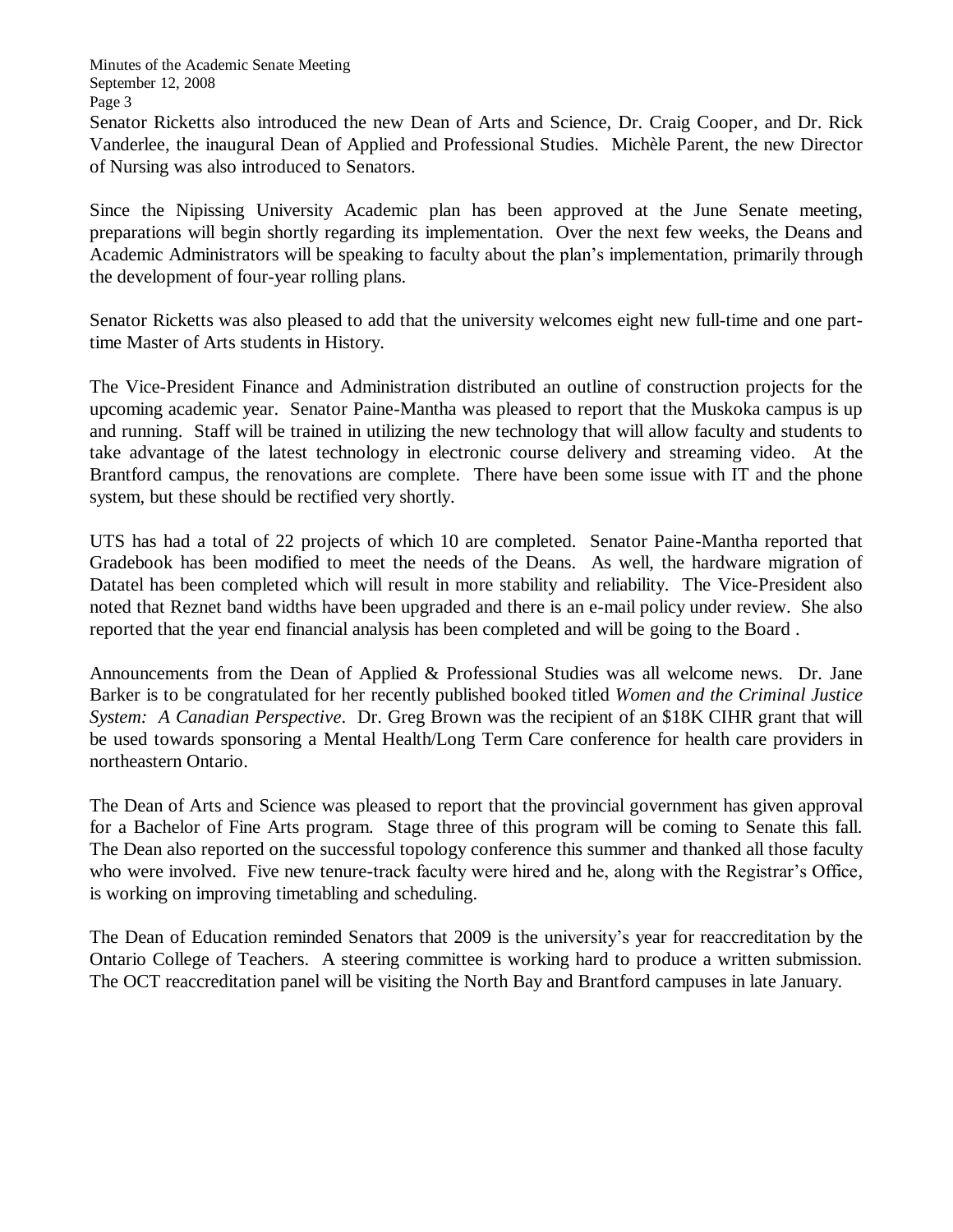Senator Fortier, NUSU President reported a very successful Frosh week. He indicated that the Vice-President of Student Life should be congratulated. Shinerama raised \$16K. Senator Fortier encouraged Senators to visit the new campus in Bracebridge and check out the Lake House which is owned and operated by the students. The student referendum concluded this week. Eight hundred and forty-four ballots were cast with 77% of the students voting in favour of a fee increase of \$60. Senator Fortier noted that elections for student senators will be held in the next few weeks.

# REPORTS OF STANDING COMMITTEES

Senate Executive Committee

- MOTION 1: Moved by D. Mock, seconded by B. Hatt that the Report of the Senate Executive Committee dated September 6, 2008 be received. CARRIED
- MOTION 2: Moved by D. Mock, seconded by B. Hatt that Senate adopt the Nipissing University Academic Policies and Regulations outlined in the document entitled "Senate Academic Regulations and Policies, 2008." CARRIED

## AMENDMENT OF BY-LAWS

#### Notice of Motion

That the language in Article 9.1.1(b)(i) be amended to read: one (1) faculty Senator or non Senator from each Faculty.

## ELECTIONS

The list of Senate committees and subcommittees was reviewed and there were nominations made to various vacancies. Three elections were held and the final draft of the committee listing was made.

MOTION 3: Moved by B. Hatt, seconded by S. Renshaw that the Senate committees and subcommittees listing be acclaimed as outlined. CARRIED